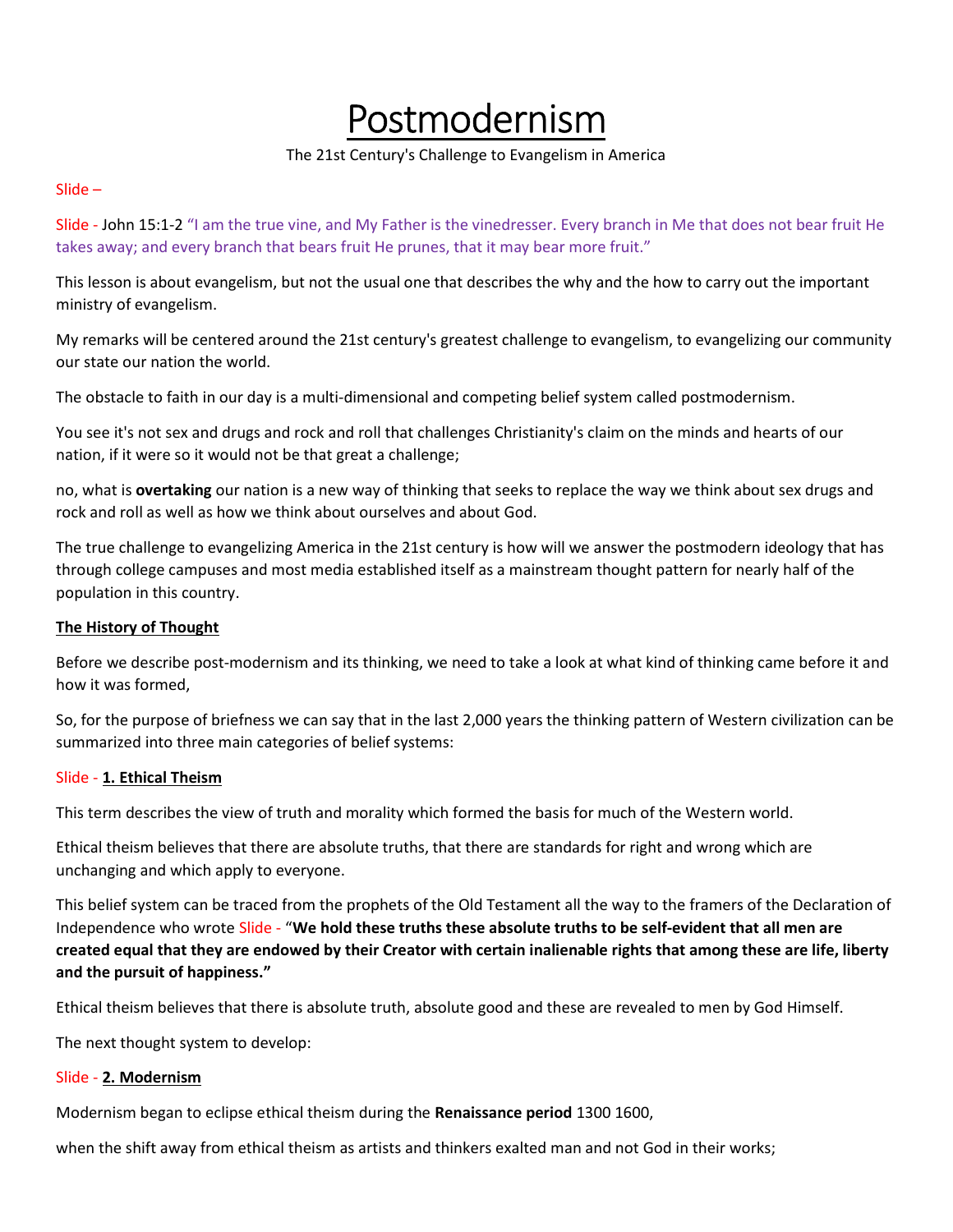Then the Enlightenment age (1600s and forward) saw writers and philosophers build on the humanism of the Renaissance movement,

they began to speculate that if man was at the center, then man's ideas should be the determining factor in understanding what is true and what is good and what is moral.

The Industrial Revolution of the 17th and 18th hundreds saw great strides forward in technology,

man, no longer needed to look to God for answers because he was solving all sorts of problems by himself and only had to look within in order to find solutions and happiness.

Theory of Evolution - The final blow to ethical theism came when Charles Darwin provided an alternative theory to the origin of man which did not factor in a divine source and so with the popularization of Darwin's theory of the origin of man Modernism officially displaced as ethical theism as the Western world's basic belief system.

## Slide - Characteristics of Modernism

So as a belief system Modernism had the following characteristics:

## man was the arbiter of truth,

modernism placed its faith in rational and empirical science to solve all the problems of mankind.

For modernists any truth that cannot be experienced and measured was relative in other words your experience of truth may be different from my experience of truth but they are both nevertheless true.

This worldview held sway into the middle of the 20th century but in the 60s a new form of thought began to replace modernism and this is what we call Postmodernism.

Slide - Postmodernism established itself more quickly than modernism perhaps because the way to communicate became much faster in the 20th century than ever before.

Postmodernism is a complex thought system and the best way to explain it may be simply to list what it believes.

Slide - For example, Postmodernism believes that truth is a product of a person's culture,

for example, there is truth from the Afro-American perspective there is truth from a French perspective from a Russian perspective, truth is what your cultural life experience is that's what truth is.

Slide - Human beings are simply a product of evolution and specific culture and experience, there is no divine spiritual component to human beings according to Postmodernism.

Slide - Some other features of this thinking: people are part of the ecosystem not above the ecosystem.

Slide - Another thought: there is no universal truth there is no absolute right or wrong, right and wrong depends solely on your cultural experience and values.

So, unlike ethical theists who believe that humanity is not progressing but rather waiting for deliverance,

modernists who believe that through science and technology we can make the world better,

Slide - Postmodernists believe that things are not getting better but the fault lies with the oppressive values of past Western civilization.

So, if you want to summarize this little history of thinking we could say that these three lines of thinking are embodied by recent politicians. For example,

George W Bush he was an ethical theist, moral clarity, you go to his library in Dallas he has a room dedicated to decision points how he made decisions.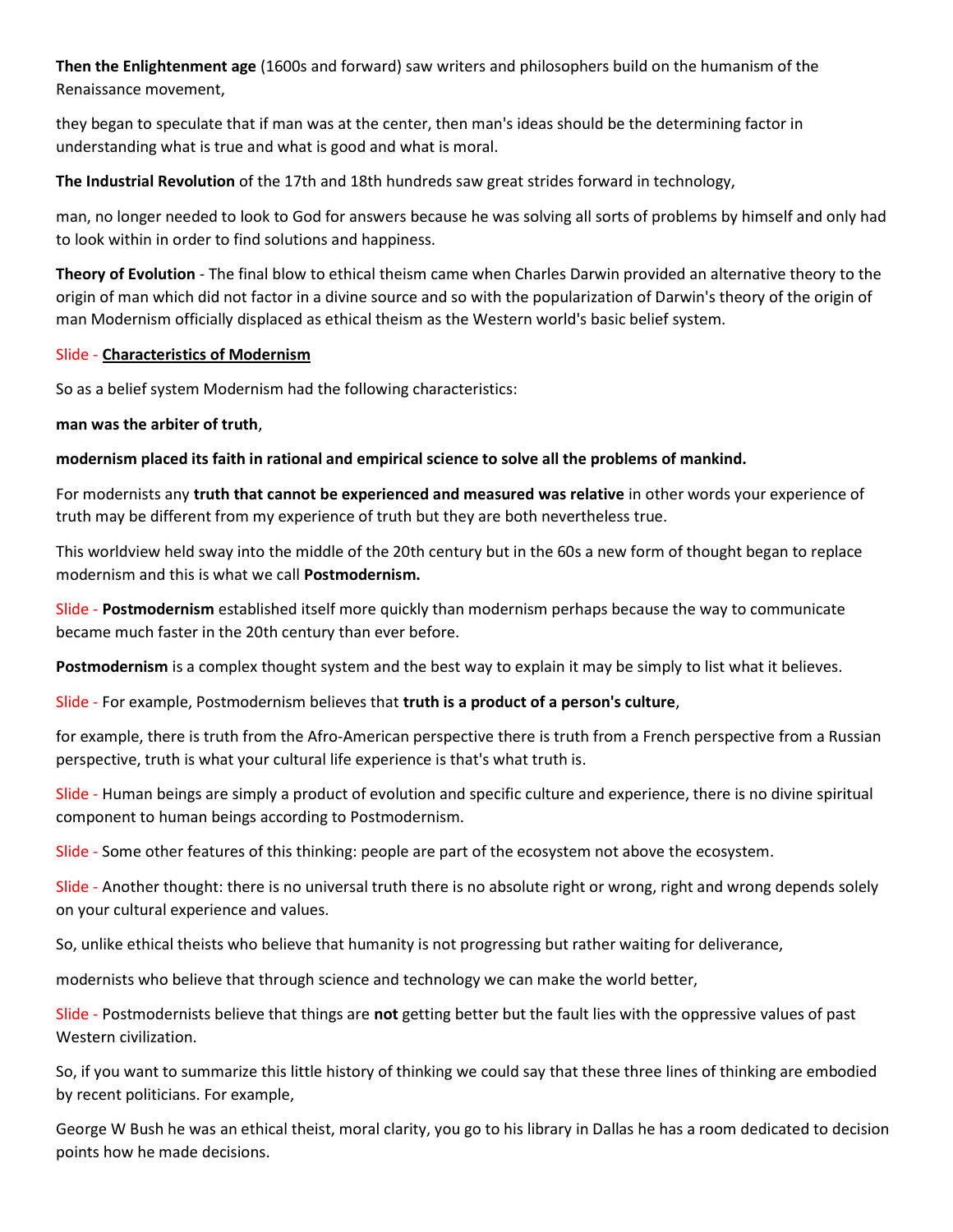Bill Clinton represented modernist thinking isn't he the one who said well it depends on what is is, that's modernist thinking.

Al Gore spoke the postmodern language of environmentalism.

Barack Obama also followed postmodern thinking in his rejection of the traditional Western value in favor of a new world order structured around globalism, that's postmodern thinking.

Donald Trump is a pragmatist poorly disguised as an ethical theist and you have to unravel that one on your own.

## Postmodern Dilemma

I said that Postmodernism is Christianity's biggest challenge but at the moment Christianity is not Postmodernisms biggest challenger.

Postmodernist thinkers are grappling with a different problem today a problem that has arisen as is the result of the 9/11 attacks in New York City several years back.

See part of the reason I've used up so much time explaining the different thought patterns is that this knowledge helps us understand the main issue facing serious Postmodern thinkers today,

Slide - the problem can be stated in the following way how will Postmodern America deal with absolute evil?

You see some are saying that the 9/11 attacks rang the death bell of Postmodernism because the attacks were so evil they were so enormous they were so depraved that no one could justify them under any terms any system of thought,

in other words, it was so obvious to Americans to the West that this attack was so wrong that no appeal to Postmodern mumbo-jumbo about what's wrong for you can be right for me could make this horrific act right in some way.

Some people tried it I remember reading articles where people were saying well you know the United States deserved to be attacked because of what it had done in the past that was Postmodern hogwash trying to make sense of the horrible thing that had happened.

But no appeal to the idea that in one culture something can be good but, in another culture, it can be wrong and we just have to tolerate each other's differences

but we couldn't get to the point of just tolerating 5,000 people being murdered in a single day

because murdering thousands of innocent people in cold blood was so atrocious that it couldn't be defended under the Postmodern banner of tolerance.

So since then the United States has had a problem larger than the issue of executing justice on the 9/11 attackers, I mean this was decided by invading Afghanistan and Iraq.

No, since then the issue has been how will we now think about right and wrong or how are we going to think about good and evil in the future?

## Filling the Void

And so, in pursuing the solution to this moral dilemma America can eventually go one of three ways:

## Slide - 1. We can lose hope

The nation can choke on its collective pride and refused to acknowledge the obvious: that there is absolute good and absolute evil.

We can wring our hands and obsess over the awfulness of it all and retreat into depression and just roll ourselves up and die, we can do that.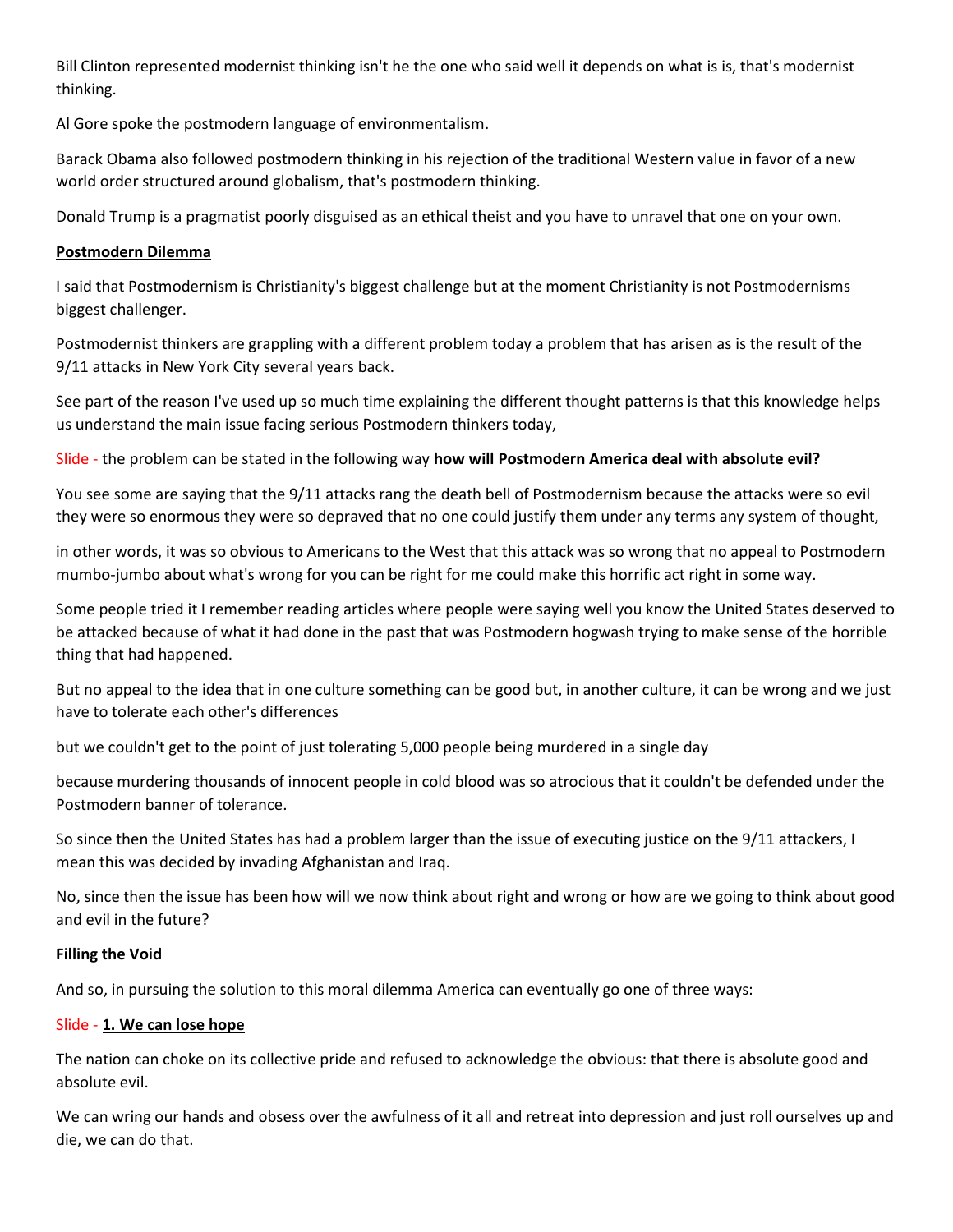#### Slide - 2. We can learn to live with it

You quickly heard the voices after 9/11 President Bush at the time saying hey let's just get back to normal let's show these guys they didn't hurt us, let's say let's go shopping go travel, fix your house, go out and spend some money it's the patriotic thing to do, consumerism.

Let's just adjust to the new normal and pretend that everything is OK.

I don't know but psychologists call this solution denial.

#### Slide - 3. We can experience spiritual revival

Now that Postmodernisms concept of moral relativism has been exposed as a fraud as weak as corrupt what moral standards shall we use?

The answer to this is easy for us as Christians but not so for American society in general,

the main lesson of the bombing is that there is intrinsic absolute evil and if this is so there must also be intrinsic absolute good you see the issue here.

Slide - If there is absolute good and evil then there has to be a superior moral authority you can't have one without the other;

and if this is so, then this truth must be encoded somehow; and if this is so then this code can be known;

and if so it has authority over us; and if this is so we are then accountable to this code;

and if this is so we will then be judged by this code; and if this is so we will be condemned because we all have violated this code;

Slide - and if this is so we need help; and if this is so we need a helper and a savior; and if this is so then Christianity must be true because it is the only faith in the world that deals with the moral failure of man through mercy and not through law; and this is true because mercy is a higher virtue than lawfulness.

And so, America is in a dilemma because the most promising road out of the ruins of Postmodernism is spiritual revival and spiritual revival leads you straight to Christianity the very thing that had been rejected and denigrated as being irrelevant to the Postmodern man has now become his best option.

So there's a moral crisis in America a red-alert if you wish for everyone but it's not the cries of a decline in our morality it's the intense struggle of a nation coming to grip with the brutal reality that evil does exist and that evils counterpart goodness righteousness justice has a divine source that demands to be acknowledged and this demand is the basis for the very first commandment from Him:

## Slide – "I am the Lord your God... You shall have no other gods before me." - Exodus 20:2-3

The real danger for us is not that of another bomb or a poisoning attack or maybe losing a war

Slide - the real danger facing this nation is that America refuses to turn to the true God and the source of goodness and refused to acknowledge the true incarnation into human reality and that is Jesus Christ, that's the great danger.

Two False Choices

The real threat before us is that we are being presented two choices both of which are false and lead to destruction by different means.

Choice #1:

Slide - We are in danger of making patriotism our God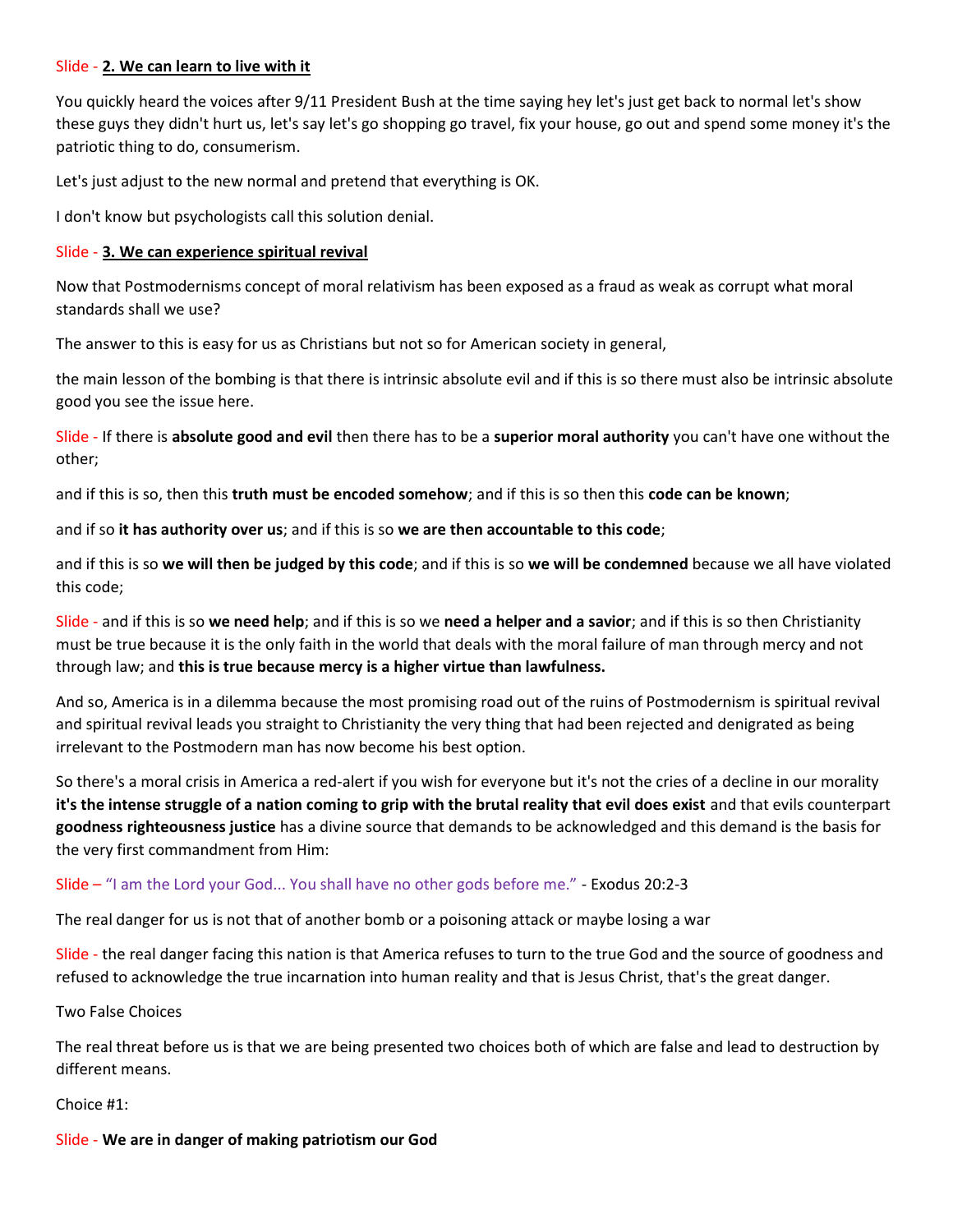Does that have a ring of truth to it?

The seduction of worshiping at the altar of nationalism and putting the true God into the service of our politics.

There's nothing wrong with a policy of national self-interest until it compromises the higher laws of justice and mercy before God,

the danger with this choice is the belief that American can be great without faith in God and without obedience to God.

Slide - Psalm 127:1b "Unless the Lord guards the city, The watchman keeps awake in vain."

Slide - President Dwight D Eisenhower struck the correct balance of unity and faith as the basis for this nation's greatness and survival when in 1954 he urged Congress to add the words 'under God'

Slide - so the Pledge of Allegiance would read 'One nation under God' he's the one that said you put under God after one nation.

The only way to make America great again is to find a way to make it one nation under God again, otherwise choice number two will become a reality.

Choice #2:

#### Slide - We risk making government our God

There are some today that are pushing this.

You see with choice number one we trust our collective identity as Americans to save us to keep us safe and prosperous, we're number one we're the best we're the strongest we're the richest we're the smartest.

The sin here is pride the audacity to think that we are sufficient unto ourselves.

With choice number two making government our God we trade in personal freedom and responsibility and social mobility for the assurance of being cared for.

This choice has many names: collectivism, socialism, communism, but in the end, it's basically transferring the original responsibility for one's life from God to the government.

The obvious problem here is that God never fails us but the government who can give you everything can, as history has demonstrated, usually ends up taking everything,

and that's usually how it happens, just ask the Russians, ask the Chinese, ask the Cubans and more recently ask the Venezuelans about this particular truth.

The basics in choice number two is laziness and a low-grade type of greed where a person approves the force taking of another's wealth in order to even out everybody standard of living which usually declines anyways over time.

In the end the only people who have wealth and freedom in the government as God's system are the people who are in the government.

Now these things don't happen overnight but what we're seeing in our nation at the moment is a fight to the death between the factions that represent in one way or another these two choices.

You know no empires or nations lasts forever but a nation whose God is the Lord and where are found people who call on God through Jesus Christ that nation can receive divine help and direction that can guarantee its survival and its prosperity.

So there in a few brief moments a brief presentation is an explanation of the true challenge we face in evangelizing the Postmodern America.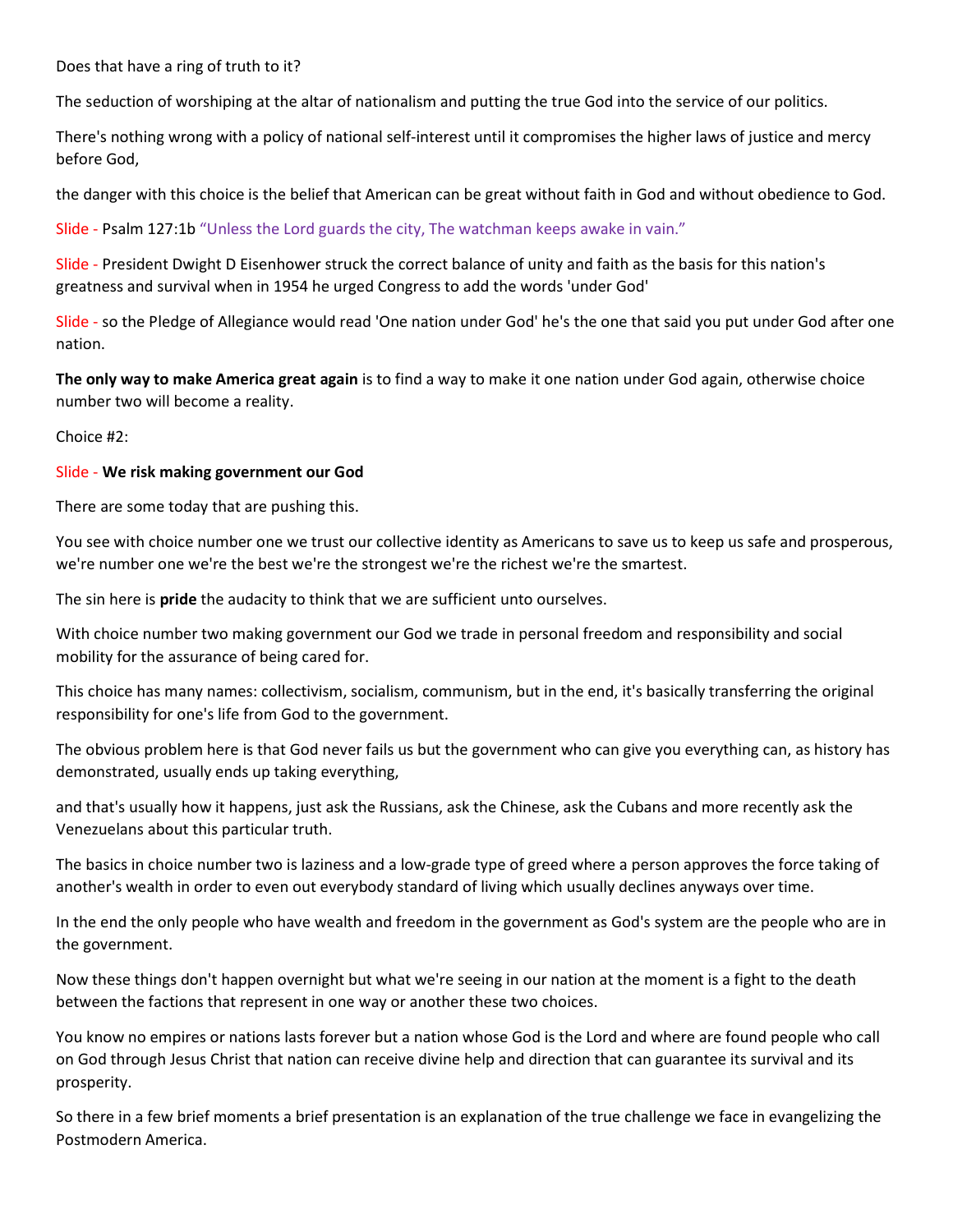Now the natural response to all of this is, well what can we do, what action can we as Christians take?

it's on us we're responsible for evangelizing the world beginning with our community and our nation and the world, we're responsible in this day and age this is on us

#### Slide - So what do we do?

A couple of things first of all let's recognize exactly who we are.

In this time of moral confusion, we need to remember our role in the world.

Paul says that the Lord's church is the pillar and the support of the truth (I Timothy 3:15).

The church is the only organization on earth that has been ordained by God to present His truth to the world,

If there was ever a time when the church needed to come to the forefront this is it.

The weakness and error of the Postmodern thinkers has been exposed.

There's a huge void in the minds in the hearts of men and women yearning for truth and the church has been divinely established to fill that void,

and so the time to be bold is now the time to let our community in our town in our state and our nation know about Christ and salvation is now.

If the church were a business, I would tell it to triple its advertising and marketing budget for the next few years because there are lots of new customers for what we want who are out there.

Slide - A second thing we need to focus on let's remember what we're here for

in the Church of Christ in every age in good or bad times evangelism is always job number one.

In a world suddenly looking for answers for comfort for assurance for life beyond death the good news becomes the most refreshing and encouraging message of all.

Now let's not make the mistakes of the past where we substituted something else for the good news,

and what we were preaching the core of our message was well there's only one true church or that a cappella singing during public worship or in a New Testament church we have male spiritual leadership but that's not exactly what people are looking for.

These things are true and biblical but they are not the gospel itself, we can teach people these things but not before we preach the good news to them.

# Slide - The good news that God forgives and grants eternal life to sinners who believe in Jesus Christ and express their faith in repentance and baptism that's great news.

They may not listen now because they're enthralled with the choices that they've made but at some point the false promises of both the systems that I've talked about that try to rule America without God will become evident.

We need to maintain the voice and the light of the gospel even if it will only be heard by a broken people stripped of its glory and wealth by the one who bestows such things on nations.

Heaven forbid what if the Communist Chinese what if somehow you know that destroyed our Navy and they hacked our systems our military systems and somehow they took over the country what would we do?

We'd preach the gospel we wouldn't be able to do it this freely we'd have to have 30/40 people who decide to have another 10/12 people secretly meet in their homes to have communion to read the Bible the way they actually do it now in China but the job would be the same the work would be the same just a little more dangerous.